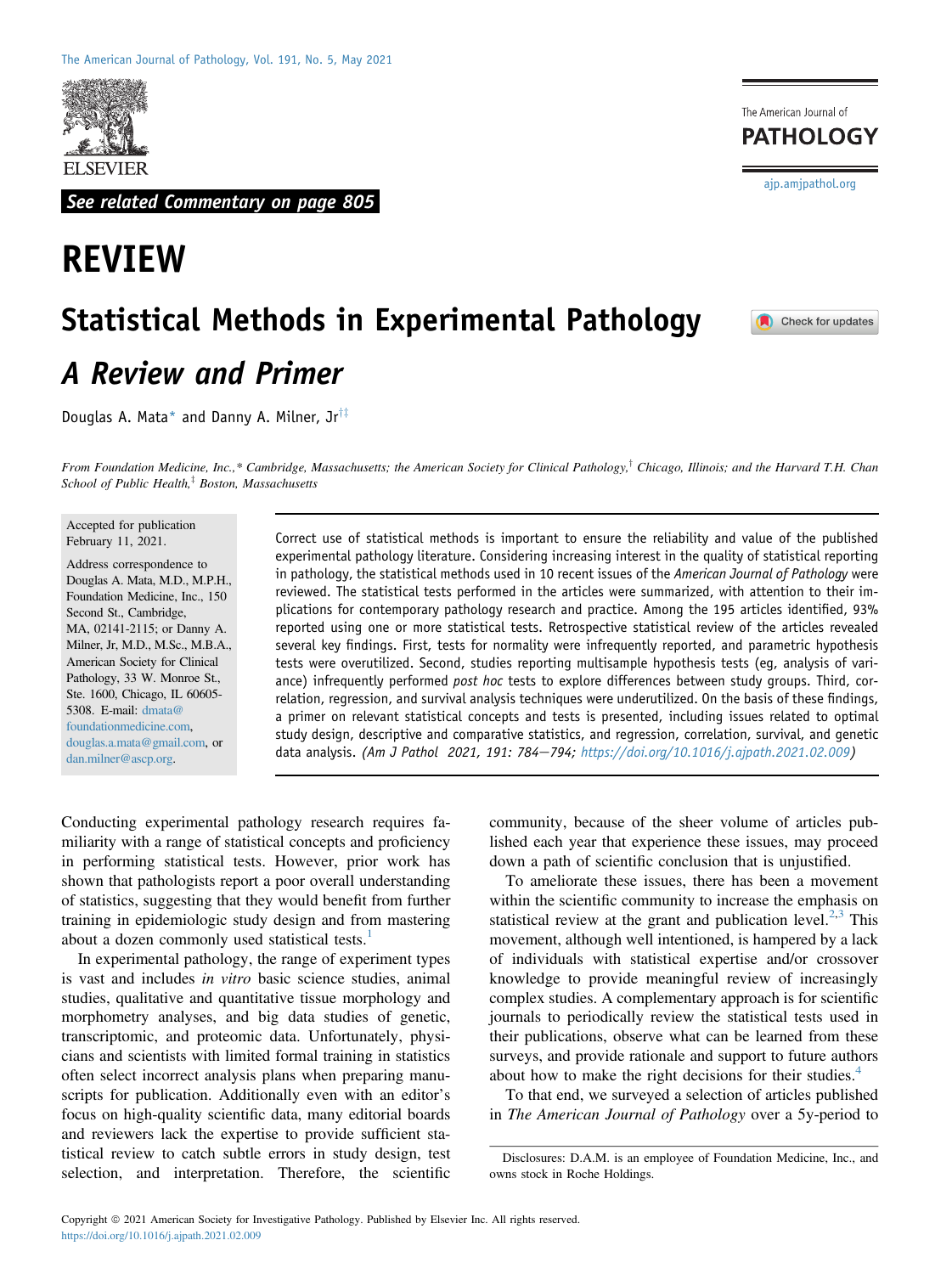understand the type and frequency of statistical tests performed. We then used these data as a starting point to discuss which tests a researcher should be familiar with as well as to make inferences about test utilization in the field of experimental pathology.

#### Survey of Articles

Ten issues of The American Journal of Pathology published between January 2014 and December 2018 were randomly selected for review. The articles published in the issues were examined to determine the type and number of statistical tests reported per article. Among the 10 issues, 195 articles were identified, 93% of which reported using one or more statistical tests. In all, 426 statistical tests were reported, with a median of two tests per article. A summary of the statistical tests reported by the articles is shown in [Figure 1.](#page-1-0) These included tests of normality (eg, Kolmogorov-Smirnov test); methods of P-value correction for multiple testing (eg, Bonferroni); two-sample parametric (eg, *t*-test) and nonparametric (eg, Mann-Whitney-Wilcoxon) tests; multisample parametric (eg, parametric analysis of variance, including Tukey and Dunnett tests) and nonparametric (eg, Kruskal-Wallis) tests; post hoc tests (eg, Newman-Keuls); tests for assessing differences among categorical variables (eg,  $\chi^2$  and Fisher exact tests); correlation analysis (eg, Spearman and Pearson methods); generalized linear models (eg, linear regression); survival analysis (eg, Kaplan-Meier analysis and Cox proportional hazards regression); and other specialized methods, such as  $\Delta$ Ct analysis of real-time PCR data.

Retrospective review of the reported statistical tests revealed several key findings. Tests for normality, the formal method of determining whether a parametric or nonparametric test is indicated, were only reported in 5% of articles, even though many had small sample sizes (ie, <20 observations). Parametric tests, which assume that data are distributed according to a well-defined distribution and thus

are generally applicable to studies with larger sample sizes, were accordingly overutilized, constituting 54% of tests. Two-sample parametric tests predominated, representing 32% of tests reported, followed by multisample parametric tests, representing 22% of tests reported. Only 8% of reported two-sample tests were nonparametric. Studies reporting multisample tests did not perform *post hoc* tests to explore differences between study groups 68% of the time. Few studies corrected P values for multiple testing. Lastly, correlation, regression, and survival analysis techniques were underused, even though several studies reported data that would have been amenable to analysis with such methods ([Figure 1](#page-1-0)).

Taken together, these results indicate that there is room for improvement in the statistical methods of the published pathology literature. On the basis of these findings, a primer on relevant statistical concepts and tests is presented below, including issues pertaining to study design, descriptive statistics, normality assessment, two-sample and multisample comparisons, regression and correlation analysis, categorical data analysis, survival analysis, and genetic data analysis.

#### Selecting an Appropriate Study Design

High-quality research in pathology should ideally begin with rigorous attention to study design and statistical methods.<sup>[5](#page-9-4)</sup> However, the skills needed to pursue these objectives are not often taught in pathology training programs, unlike in training programs in data science. For example, in training epidemiologists and biostatisticians, emphasis is placed on experimental design before beginning data collection. This process involves generating an a priori statistical analysis plan, including anticipated data types, sample size calculations, and test selection. In only rare instances does the researcher designing an experiment not know the form the data will take; therefore, the generation of a statistical analysis plan, which should guide

<span id="page-1-0"></span>

Figure 1 Statistical tests utilized by the articles surveyed. A bar chart is shown with the breakdown of test type, total number encountered, and percentage of total. The graph shows all tests (not all articles).  $n = 426$ . ANOVA, analysis of variance.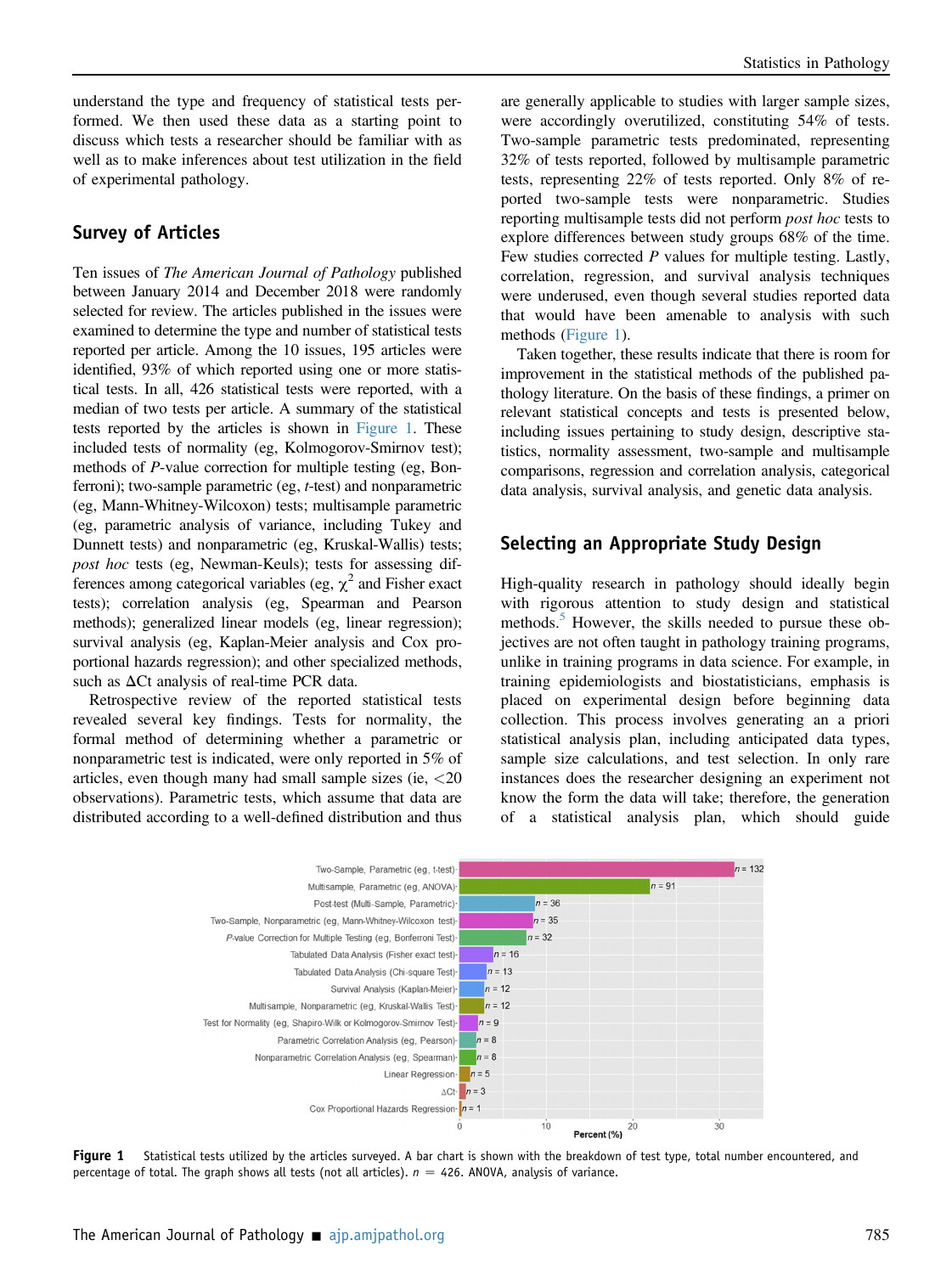experiments just as the technical protocol does, should be considered mandatory.

Selecting a proper study design should coincide with the process of generating a research question. Turning an idea for an experimental pathology study into an answerable question is an important part of the process. A good question is FINER-feasible, interesting, novel, ethical, and relevant—and should be written up as a formal scientific proposal with a literature review, hypothesis, and proposed methods before commencing data collection.<sup>[6](#page-9-5)</sup> Completing this exercise will inform study design selection—be it case-control, cross-sectional, cohort, randomized, or something else—and the approach to the data analysis. In experimental pathology, cross-sectional or retrospective cohort studies are common study designs.

For any proposed experimental pathology study, one should read the relevant guidelines before collecting data [\(Table 1](#page-2-0)). The EQUATOR Network (Enhancing the QUAlity and Transparency Of health Research) provides resources for reporting research studies, providing guidelines for all standard epidemiologic study designs as well as for basic science and animal studies (<http://www.equator-network.org>, last accessed February 17, 2021).<sup>7</sup> Although these guidelines primarily advise how to report results, they also provide an implicit framework for how studies should be conducted. Of particular relevance to pathology are the Standard Protocol Items: Recommendations for Interventional Trials statement, which discusses how to prepare an a priori study protocol before data collection<sup>[8](#page-9-7)</sup>; the Animal Research: Reporting of  $In$  Vivo Experiments guidelines, which discuss how to report in vivo animal experiments<sup>[9](#page-9-8)</sup>; the Case Reports guidelines, which provide instructions on how to prepare case reports<sup>10</sup>; and the Strengthening the Reporting of Observational Studies in Epidemiology guidelines, which cover the reporting of observational studies such as cross-sectional and cohort studies. $11$ The Consolidated Standards of Reporting Trials statement, which advises on reporting parallel group randomized trials, is also of special relevance to experimental pathology because its key concepts, although intended for humans, can be applied to experimental intervention studies involving animals.<sup>1</sup>

#### Statistical Software

Once a research question, study design, and statistical analysis protocol have been established, data collection and analysis can commence. Familiarity with one or more commonly used data management systems and statistical software packages is essential. Although beginners might make use of free webbased analysis tools, such as MedCalc (MedCalc Software Ltd, Ostend, Belgium) and OpenEpi ([http://www.openepi.](http://www.openepi.com) [com](http://www.openepi.com), last accessed February 17, 2021), intermediate users will likely be most comfortable with Excel (Microsoft Corp., Redmond, WA), which not only allows for data entry, storage, and filtering, but also provides a graphical user interface for graphical data exploration, descriptive and comparative statistics, and correlation and regression analysis through the Analysis ToolPak. Other easily accessible graphical user interface-based options include GraphPad Prism (GraphPad Software, San Diego, CA), Minitab (Minitab, LLC, State College, PA), SPSS (IBM Corp., Armonk, NY), and PSPP (<http://www.gnu.org/software/pspp>, last accessed February 17, 2021). However, most researchers will want to develop expertise in a robust statistical programming environment, such as R (The R Foundation for Statistical Computing, Vienna, Austria), Stata (StataCorp LLC, College Station, TX), SAS (SAS Institute Inc., Cary, NC), or Anaconda/Python (Anaconda Inc., Austin, TX). The following sections assume the reader has access to one or more of these tools.

#### Data Exploration and Descriptive Statistics

In pathology, many types of studies include observations that need to be described—and have value—but do not actually involve comparisons requiring a statistical test.

<span id="page-2-0"></span>Table 1 Reporting Guidelines Relevant to Experimental Pathology Research

| Type                        | Example                 | Description                                                                                                                |
|-----------------------------|-------------------------|----------------------------------------------------------------------------------------------------------------------------|
| Study protocols             | <b>SPIRIT statement</b> | Guidelines for preparing a priori study protocols; emphasis on clinical<br>trials, but relevant for other study types.     |
| Preclinical animal studies  | ARRIVE guidelines       | Reporting guidelines for any subfield of biomedical research that utilizes<br>laboratory animals.                          |
| Case reports                | CARE guidelines         | Consensus guidelines on data collection and chart review for clinical case<br>reports.                                     |
| Observational studies       | STROBE statement        | Guidelines for reporting case-control, cross-sectional, and cohort<br>studies; broadly relevant to all pathology research. |
| Randomized trials           | CONSORT statement       | Guidelines for reporting parallel-group randomized trials.                                                                 |
| Diagnostic accuracy studies | STARD guidelines        | Standards for reporting the accuracy of medical diagnostic tests.                                                          |

The Equator Network provides >400 other reporting guidelines with broad relevance across health research (<http://equator-network.org>). Authors are encouraged to search for reporting guidelines relevant to their study types before commencing data collection and analysis.

ARRIVE, Animal Research: Reporting of In Vivo Experiments; CARE, Case Reports; CONSORT, Consolidated Standards of Reporting Trials; SPIRIT, Standard Protocol Items: Recommendations for Interventional Trials; STARD, Standards for Reporting of Diagnostic Accuracy; STROBE, Strengthening the Reporting of Observational Studies in Epidemiology.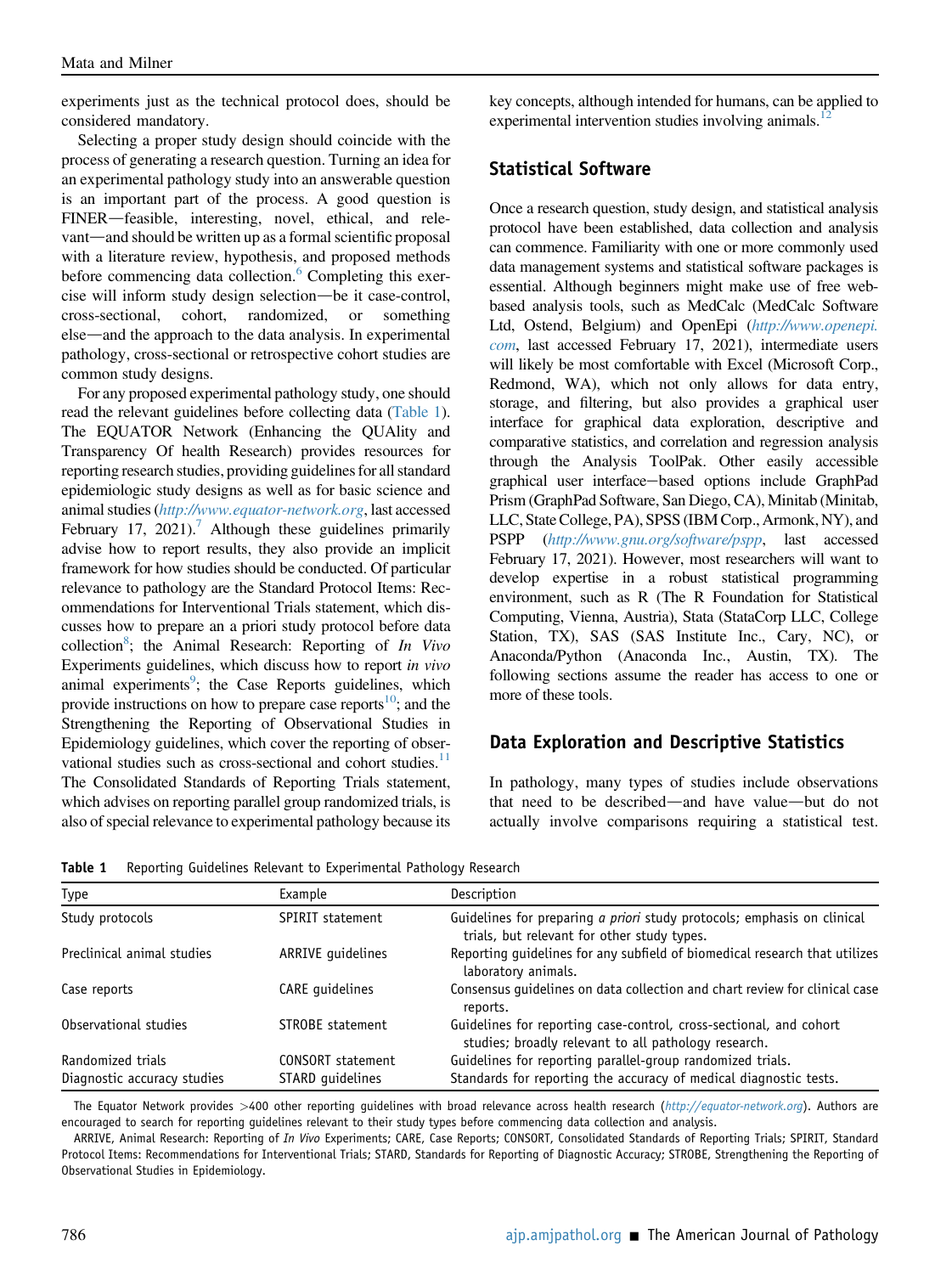Researchers may encounter new entities (eg, tumors or disease states) or note an important phenomenon within a commonly used experimental system that should be accounted for and described (eg, a preponderance of Mycoplasma in cell cultures). The methods of descriptive statistics provide a means to summarize a data set using measures of frequency, central tendency, dispersion or variation, and position or rank.<sup>[13](#page-9-12)</sup> These methods contrast with those of inferential statistics, which involve the use of hypothesis tests to generalize the findings from a smaller data set to a larger population. More importantly, the nature of the observations themselves often dictates the appropriate statistical description needed, and an analysis plan should ideally be prespecified before beginning a descriptive study, just as one would be for a randomized trial.

Regardless of the study design, the first step after data collection should be description rather than comparison. Once data have been collected, each variable in the data set should be visually inspected, explored, and summarized in accordance with the prespecified analytical plan defined before data collection commenced. Steps may include, in addition to providing textual descriptions of phenomena, i) inspecting data for typos and missing values; ii) calculating measures of central tendency (eg, mean, median, and mode) and dispersion (eg, SD, range, and interquartile range) of each continuous variable; iii) plotting continuous variables as scatter plots, histograms, box-and-whisker plots, or violin plots to visually assess for normality and potential outliers; and iv) tabulating categorical variables and determining the percentage of observations within each category.

Visualizing continuous variables using a histogram allows the researcher to determine by visual inspection whether the variables are normally distributed, which may inform the type of hypothesis testing to be performed [\(Figure 2](#page-4-0)). Notably, data that are not normally distributed, such as the right-skewed example in [Figure 2,](#page-4-0) can often be transformed to a normal gaussian distribution by way of logarithmic or square root transformation.<sup>[14](#page-9-13)</sup> Assessing for normality is a key component of the data exploration process because differences among normally distributed variables can be assessed with parametric hypothesis tests, whereas those among nonnormally distributed variables are better assessed with nonparametric tests.<sup>[15](#page-9-14)</sup> However, it is important to remember that nonparametric tests can still be used on normally distributed data; in fact, nonparametric tests are likely to detect meaningful between-group differences and less likely to detect statistically significant differences that are in actuality clinically insignificant.

In addition to visual inspection, statistical tests of normality, such as the D'Agostino K-squared test, the Kolmogorov-Smirnov test, and the Shapiro-Wilk test are available, which test the data against the null hypothesis that they are normally distributed. Each of these tests has different performance characteristics, and none is particularly powerful for small sample sizes. They may not reject the null hypothesis of normality, even for data that deviate

significantly from the gaussian distribution. For small sample sizes, we therefore recommend that nonparametric tests be used even if the data appear normally distributed on formal testing. One should also note that when sample sizes are exceptionally large, formal testing may reject the null hypothesis of normality, even for trivial deviations that have little to no effect on the conclusions drawn from parametric hypothesis tests. Therefore, for most medical data sets, visual inspection for normality is sufficient.

Regardless of whether visual inspection or formal statistical testing of normality is conducted, prespecifying the rationale for the decision and the downstream statistical analysis plan before conducting experiments and making further inferences is key. There is a significant risk of bias associated with defining a statistical testing approach after detailed examination of the data.

### Parametric and Nonparametric Two-Sample and Multisample Comparisons

Once a comparison is introduced to an experiment, statistical tests are required to determine whether observed differences are likely to represent real differences. The methods of inferential statistics involve the use of statistical hypothesis tests to generalize findings from a sample to the larger population from which the sample was drawn. Choosing the appropriate comparative test depends on the type of data to be compared. A key distinction is between numeric and categorical variables. Numeric variables are either described with discrete values (eg, count data, such as the number of positive blood cultures in a patient hospitalized with sepsis or the number of mitoses per high-power field in a gastrointestinal stromal tumor) or take on a continuum of values (eg, age at initial histopathologic diagnosis of glioblastoma or the variant allele fraction of a mutant NF1 allele by next-generation sequencing).

If a numeric-dependent variable is normally distributed, then a parametric statistical test can be used to assess whether it differs between two or more groups. $16$  For example, a two-sample *t*-test could be used to determine whether age at diagnosis for prostatic adenocarcinoma differed according to whether patients were Black or White. For simultaneously comparing age at diagnosis among patients who were Asian, Hispanic, or Pacific Islander, a multisample comparison could be performed using analysis of variance, and if a significant difference was noted, a *post* hoc test could suggest which racial group was more likely to be diagnosed at a younger or older age. For multisample tests, either parametric or nonparametric, *post hoc* tests can be used to investigate the significance of an individual effect size.<sup>[17](#page-9-16)</sup> However, a caveat is that studies are rarely adequately powered for definitive *post hoc* testing. The results of *post hoc* testing should generally be considered exploratory and ideally subjected to independent assessment in a separate experiment. Furthermore, researchers should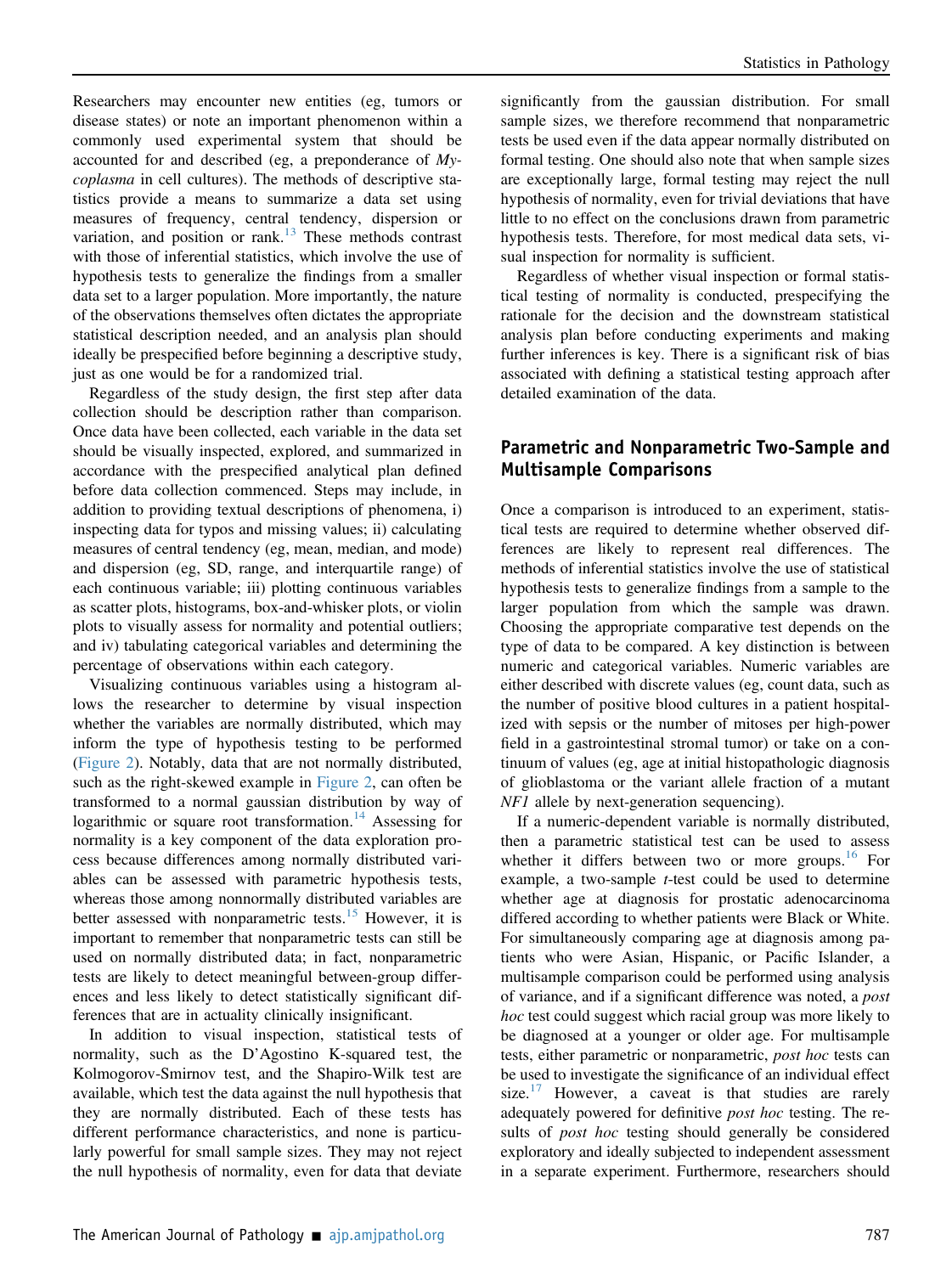<span id="page-4-0"></span>

Figure 2 Normally distributed data compared with skewed data. Left panel: Visual inspection of the data reveals them to be normally distributed. The median and mean are both 50, and the Shapiro-Wilk normality test yields a P value of 0.21, confirming this impression. Right panel: Visual inspection of the data reveals a right skew. The median and mean are discordant (77 versus 50), and the Shapiro-Wilk test yields a statistically significant P value of <0.001, confirming the data are not normally distributed.

not use post hoc tests to data dredge subgroups if their original hypothesis was not supported by their experiment.

More importantly, because sample sizes in pathology are often small, nonparametric tests should be used at least as often as parametric tests, if not more often.[18](#page-9-17) Nonparametric tests are used for data with a skewed distribution (eg, tumor mutational burden in glioblastoma patients with and without temozolomide-induced hypermutation) or taking the form of a discrete or ranked scale (eg, a Likert scale).<sup>[19](#page-9-18)</sup> These tests have the advantage of relaxing assumptions about the distribution of the data. They work by assigning ranks to data and comparing the ranks without accounting for the actual size difference between sample values. Parametric tests, like t-tests, are easily influenced by extreme outlier values. In contrast, nonparametric tests are not hindered by outliers, as the rank scheme between the values remains unchanged. It bears repeating, a nonparametric test could also be applied to normally distributed data (eg, the Mann-Whitney-Wilcoxon test could substitute for the *t*-test in the prostate cancer example above); although this may slightly reduce power to detect differences, truly meaningful differences would still likely be detected.

#### Linear and Logistic Regression Analysis

Regression analysis is a principal tool for determining the behavior of a dependent outcome variable [eg, such as oxygen saturation measured by pulse oximetry in a patient with severe acute respiratory syndrome coronavirus 2 (SARS-CoV-2) infection] in relation to one or more independent predictor variables (eg, patient age, smoking history, or number of comorbid medical conditions). A classic example in research is measuring one or more continuous or categorical independent (predictor) variables and using linear regression to determine their effect on a continuous dependent (outcome) variable of interest.

Example: Age, sex, race, history of diabetes, weight, body mass index, number of years smoking cigarettes, and average number of cigarettes smoked per day and patient serum lowdensity lipoprotein (LDL) levels, provide a set of nine variables. Of these, age, weight, body mass index, and number of years smoking are continuous variables (ie, they can have any value, and math can be performed on them). Sex, race, and history of diabetes are categorical variables. The average number of cigarettes smoked per day is an integral variable greater than zero so it may be evaluated as an ordinal or a categorical (collapsed) variable. Our hypothesis is that LDL concentration is related to and predicted by one or more of the collected variables. Note that, given the nine variables, any of them can be used as the dependent (outcome) variable to examine how others relate to it. However, in practice, a scientific hypothesis is being tested and so a direction and purpose to the questions should be obvious. Because LDL cholesterol concentration is a continuous variable, linear regression is a good choice for determining whether age, sex, race, or any of the other collected predictor variables are associated with an increase or decrease in LDL levels. The magnitude and direction of each association would be summarized by the slope of the fitted line between the outcome (ie, LDL) and predictor variables.

Logistic regression is similar to linear regression but has a dependent variable that is most commonly binary (eg, present versus absent). $^{20}$  $^{20}$  $^{20}$  For example, whether a patient infected with SARS-CoV-2 develops pneumonia on chest X-ray could be represented as a binary dependent (outcome) variable (yes versus no), and one could fit a logistic regression model to the data to determine whether the independent (predictor) variables age, smoking history, or number of comorbid medical conditions were associated with an increased risk of pneumonia. The strength of the association between each predictor and the outcome is represented by the odds ratio (ie, the ratio of the probability that the outcome occurs/the probability that it does not occur). $^{21}$  $^{21}$  $^{21}$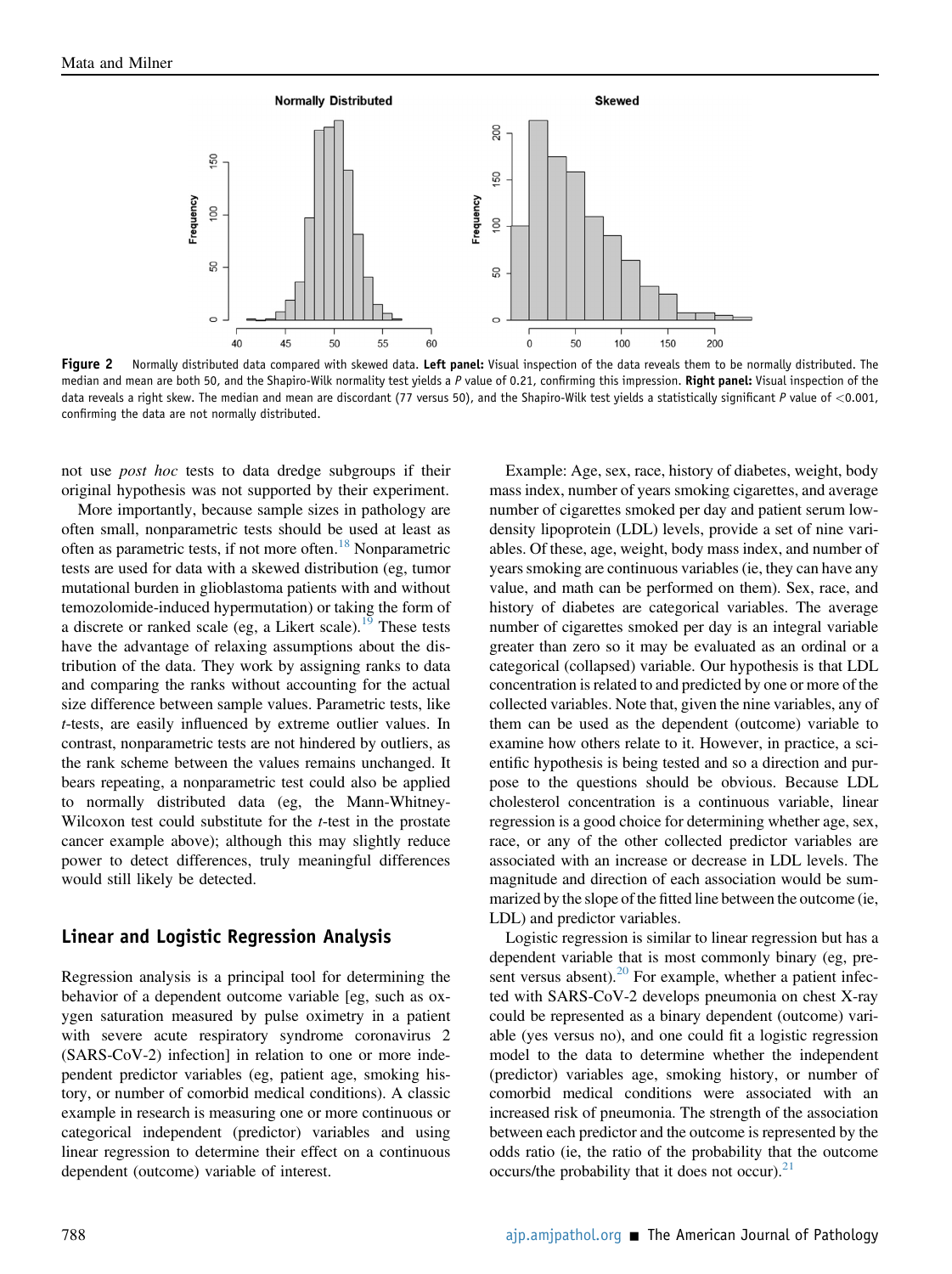Like all statistical models, linear and logistic regression make certain assumptions about the distribution of data that should be assessed before model building. Linear regression assumes that the relationship between predictor and outcome variables is linear. It also assumes homoscedasticity (ie, that the noise in the relationship between the predictor and outcome variables is the same across all values of the predictor variables) and that input variables are normally distributed. Logistic regression also assumes linearity [ie, linearity between  $logit(p)$  or  $log(p/1-p)$  and outcome]. Both methods also assume low or no collinearity among independent variables. For example, one should not include both hemoglobin and hematocrit concentration in the same regression model, in part because both variables provide the model with essentially identical information. One can ensure that potential predictor variables are not unduly collinear with one another by performing correlation analysis before model building.

An important step in regression modeling is determining the number of predictor variables that are permissible to include in a multivariate regression model. A common rule of thumb is that one predictor can be added for every 10 events in the data set. $^{22}$  $^{22}$  $^{22}$  In the LDL cholesterol example, there were eight predictor variables and one outcome variable. Therefore, at least 80 patients would be needed in the data set if all eight predictors were to be included in a linear regression model to predict LDL cholesterol. However, if the same data set were to be used to predict the risk of acute myocardial infarction (coded as present versus absent) using logistic regression and only 20 patients experienced a heart attack, then it would have been possible to include only two predictors in the model. Notably, the 1 in 10 rule is conservative, and, in some instances, it is possible to justify including additional predictors. $^{23}$  $^{23}$  $^{23}$ 

A separate issue is deciding which predictor variables to include in a regression model in the first place. In general, one should first build univariate regression models for each potential predictor variable to obtain unadjusted estimates.<sup>11</sup> Then, when building multivariate models, predictor variables should ideally be selected in a rational, hypothesisdriven manner based on the understanding of disease pathophysiology. For example, body mass index and smoking status are typically adjusted for in multivariate models of coronary risk because prior research has established them as biologically important risk factors that may confound the observed univariate associations of other potential predictor variables with coronary outcomes. Using stepwise regression—a computer-aided method that selects predictor variables by automatic procedure is typically not recommended to select predictor variables for model inclusion. Stepwise regression is widely regarded as a form of data dredging, although it may occasionally be useful for exploratory hypothesis generation. $^{24}$  $^{24}$  $^{24}$ 

Lastly, although linear and logistic regression analysis are commonly used in medical research, other variations of regression analysis—such as polynomial, quantile, Poisson, and Cox regression, the latter of which is discussed below—may be better suited for some study questions. Researchers should seek formal statistical consultation when planning their studies to ensure that the most appropriate methods are selected before data collection and analysis.

#### Correlation Analysis

Correlation analysis is similar to regression in that it ex-amines the statistical relationship between two variables.<sup>[25](#page-9-24)</sup> However, unlike regression, it is not generally used for prediction and does not assume a causal relationship.<sup>26</sup> Rather, it seeks to identify and quantify the degree of association or relatedness between two variables (eg, hemoglobin and hematocrit), which is summarized as a correlation coefficient. As for other statistical techniques, multiple types of correlation analysis exist, and the appropriate method depends on the structure of the data of interest. Methods of correlation analysis fall into two categories: linear correlation and nonparametric correlation. Continuous variables (eg, LDL and total cholesterol levels) can be analyzed using the Pearson product-moment correlation coefficient, a linear correlation method that produces a value between -1 and 1, summarizing both the strength and the direction of the correlation. This method generally provides a more valid result if the data are normally distributed; also, it is not particularly robust to outliers. Relationships between ordinal variables (eg, the experience level of an anatomic pathologist and the Gleason grade assigned to a prostate core biopsy) can be assessed using the nonparametric Spearman or Kendall rank correlation coefficients. These methods can also be used for continuous variables regardless of whether they are normally distributed. As their names imply, the rank correlation coefficients quantify the degree of similarity between two rankings and thus are more robust to outliers. Before performing regression analysis, generating a correlation matrix of all variables in a data set can be an informative way to discover relationships between variables as well as identify collinearity.

#### Analysis of Categorical Data

Binary categorical (eg, the presence of absence of a disease state) and multilevel categorical (eg, the pathologic stage of a tumor) data are commonly encountered in pathology. These data are often summarized in tabular form for analysis. As in case for numeric data, it is often of interest to conduct two-sample or multisample comparisons involving variables that are categorical. For example, the histologic diagnosis of a brain tumor (eg, glioblastoma or medulloblastoma) can be tabulated against the location of the tumor (eg, frontal, parietal, temporal, occipital, or cerebellar) in a  $2 \times 5$  table, and if the sample were large (eg, greater than five observations per cell of the table), a  $\chi^2$  hypothesis test can be performed to assess for a statistically significant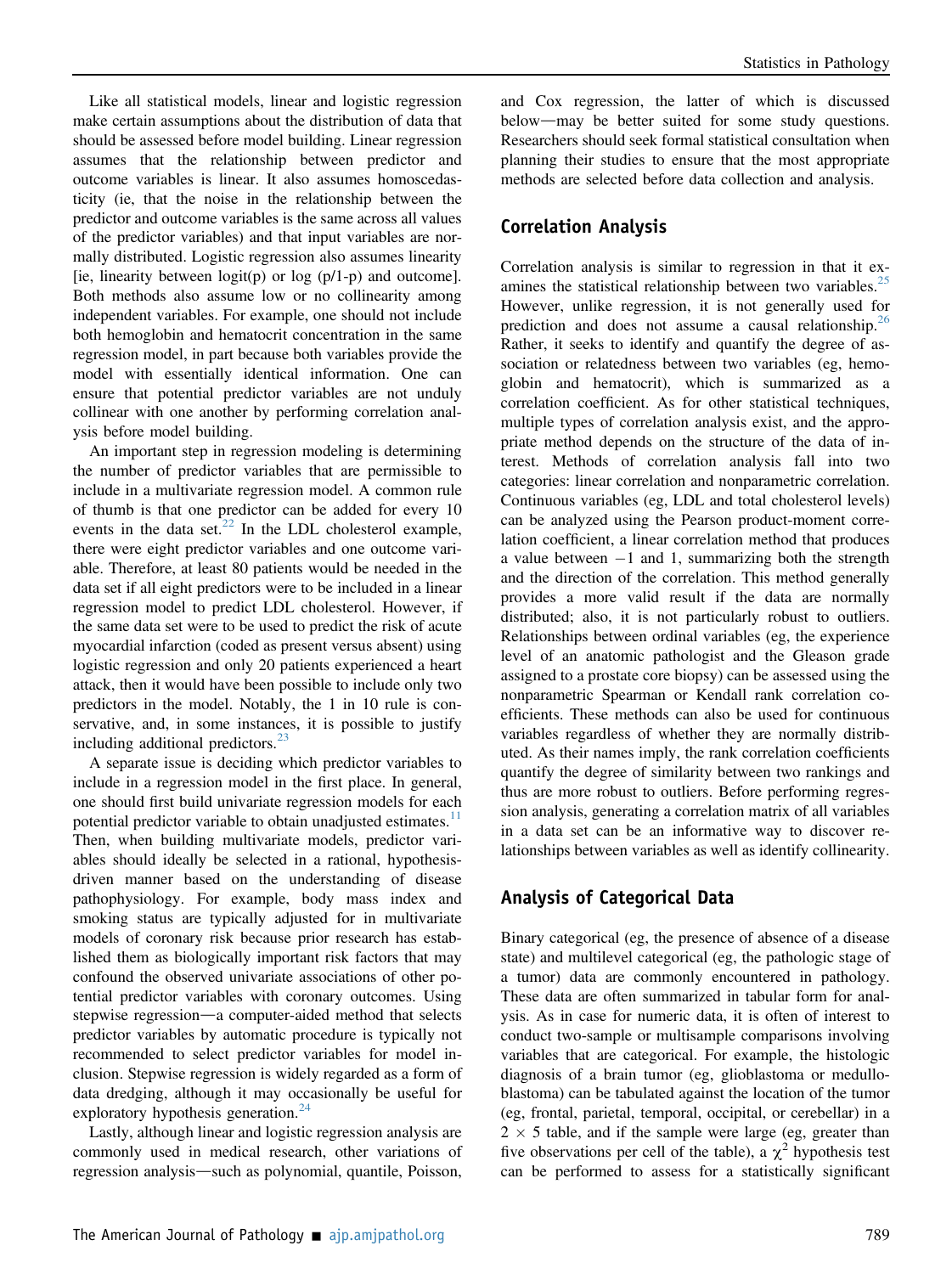difference in neuroanatomic distribution between the tumor types. For small samples, the Fisher exact test can be used instead. Notably, the  $\chi^2$  and Fisher exact tests are considered nonparametric tests; both can be used for multisample comparisons. As for numeric data, it is also often of interest to examine the correlation between categorical variables. Tabulated data are therefore also important in assessing interrater agreement (eg, determining whether two pathologists interpret an immunohistochemical stain in the same manner, often summarized using the Cohen  $\kappa$ ).

Data tabulation is also used in the evaluation of diagnostic test accuracy (eg, for calculating sensitivity, specificity, and positive and negative predictive values). Sensitivity and specificity, the probabilities that a test result will be positive or negative when the disease is present or absent, respectfully, are intrinsic to a diagnostic test and do not depend on disease prevalence. The relationship between the sensitivity and specificity of a diagnostic test can be explored through a receiver operating characteristic curve, which also provides a visual assessment of diagnostic test accuracy (for a helpful online calculator, see [http://rad.jhmi.](http://rad.jhmi.edu/jeng/javarad/roc/JROCFITi.html) [edu/jeng/javarad/roc/JROCFITi.html](http://rad.jhmi.edu/jeng/javarad/roc/JROCFITi.html), last accessed February 17, 2020). Conversely, positive and negative predictive values, the probabilities that the disease is present or absent when the test is positive or negative, respectfully, depend on the prevalence of the disease in the population being tested. These prevalence-dependent values are of immense practical importance and are often overlooked in pathology studies (eg, in studies of immunohistochemical markers for diagnosis of specific malignancies).

Example: A commercial nucleic acid amplification test is implemented for SARS-CoV-2 to use as a pre-admission screening tool for patients at a hospital. The package insert reports seemingly excellent performance characteristics, including a sensitivity of 91.0% and a specificity of 99.0%. A clinician orders the test on an otherwise healthy patient being evaluated in the emergency room for a fractured ankle, and the test result is positive. The reported prevalence of SARS-CoV-2 infection in the community is approximately 1%. Using this information, the clinician is told that the positive predictive value—that is, the probability that the disease is present when the test is positive—is only  $50.0\%$ for this patient. The patient is tested again the following day, and the result is negative. The clinician then tests a second patient, an elderly man with fever, shortness of breath, anosmia, and diarrhea. The prevalence of SARS-CoV-2 infection in patients with this tetrad of symptoms in the community is  $>50\%$ . The positive predictive value for this patient is 100%. Repeated diagnostic testing is not necessary, and the patient is admitted and treated. These examples illustrate the importance of considering disease prevalence and clinical suspicion (ie, the pretest probability) in the statistical evaluation of diagnostic tests.

More importantly, researchers should approach studies involving diagnostic tests with the same rigor that they would

a randomized trial. The Standards for Reporting of Diagnostic Accuracy Guidelines provide a list of essential items to consider when designing, analyzing, and reporting studies of diagnostic accuracy.<sup>[27](#page-9-26)</sup> Readers should also be aware of useful online statistical calculators that helpfully explain the statistical concepts behind these tests ([http://medcalc.org/calc/](http://medcalc.org/calc/diagnostic_test.php) [diagnostic\\_test.php](http://medcalc.org/calc/diagnostic_test.php) and [http://kennis-research.shinyapps.io/](http://kennis-research.shinyapps.io/Bayes-App) [Bayes-App](http://kennis-research.shinyapps.io/Bayes-App), both accessed February 17, 2021).

## Survival Analysis

Survival analysis refers to the suite of statistical techniques used to analyze time-to-event data. $^{28}$  $^{28}$  $^{28}$  Examples in pathology include overall survival (eg, time from diagnostic biopsy of a neoplasm until death attributable to any cause), cancerspecific survival (eg, time from diagnostic biopsy until death attributable to the cancer with which the patient or experimental animal was diagnosed), and progression-free survival (eg, the time from treatment assignment in an intervention trial to disease progression, the definition of which depends on the illness being studied). Time-to-event data are a composite of a continuous variable (ie, time, usually measured in months or years) and a binary variable (ie, the event, such as whether one is deceased or alive). For subjects who have died, the time interval is calculated from diagnosis until the date of death, and the event (death) is represented in the data set by the numeral 1. For subjects who are alive, the time interval is calculated from the date of diagnosis until the last known date at which they were alive (eg, the last time they were seen in clinic) or known to be progression-free (eg, the date of their last magnetic resonance imaging). Their status is represented by the numeral 0, indicating that their outcome is censored.

Together, these variables can be input into a survival function, which examines probability that the subject will survive (or not progress) beyond a specified time. In the simplest case, the two variables (time and status) can be used to plot a Kaplan-Meier survival curve, a nonparametric function that plots the percentage survival on the y axis and time on the  $x$  axis. Each time an event occurs, the curve steps down, generating a line resembling a ladder. Censored subjects are represented by tick marks. An example of this approach could be a study of transgenic mice with experimentally induced glioblastoma. One could generate a Kaplan-Meier curve of all mice to estimate median survival time in the entire cohort, finding that mice live on average 150 days after diagnosis. To compare groups stratified by another variable (eg, NF1 knockdown), one could generate a third categorical variable that lists NF1 knockdown status as present or absent for each mouse. Then, plotting both groups on the same curve, one could ascertain that mice with NF1 knockdown live only 100 days compared with 200 days on average for those with intact NF1 signaling [\(Figure 3\)](#page-7-0). A formal statistical test, the log-rank test, can be used to generate a  $P$  value and determine whether the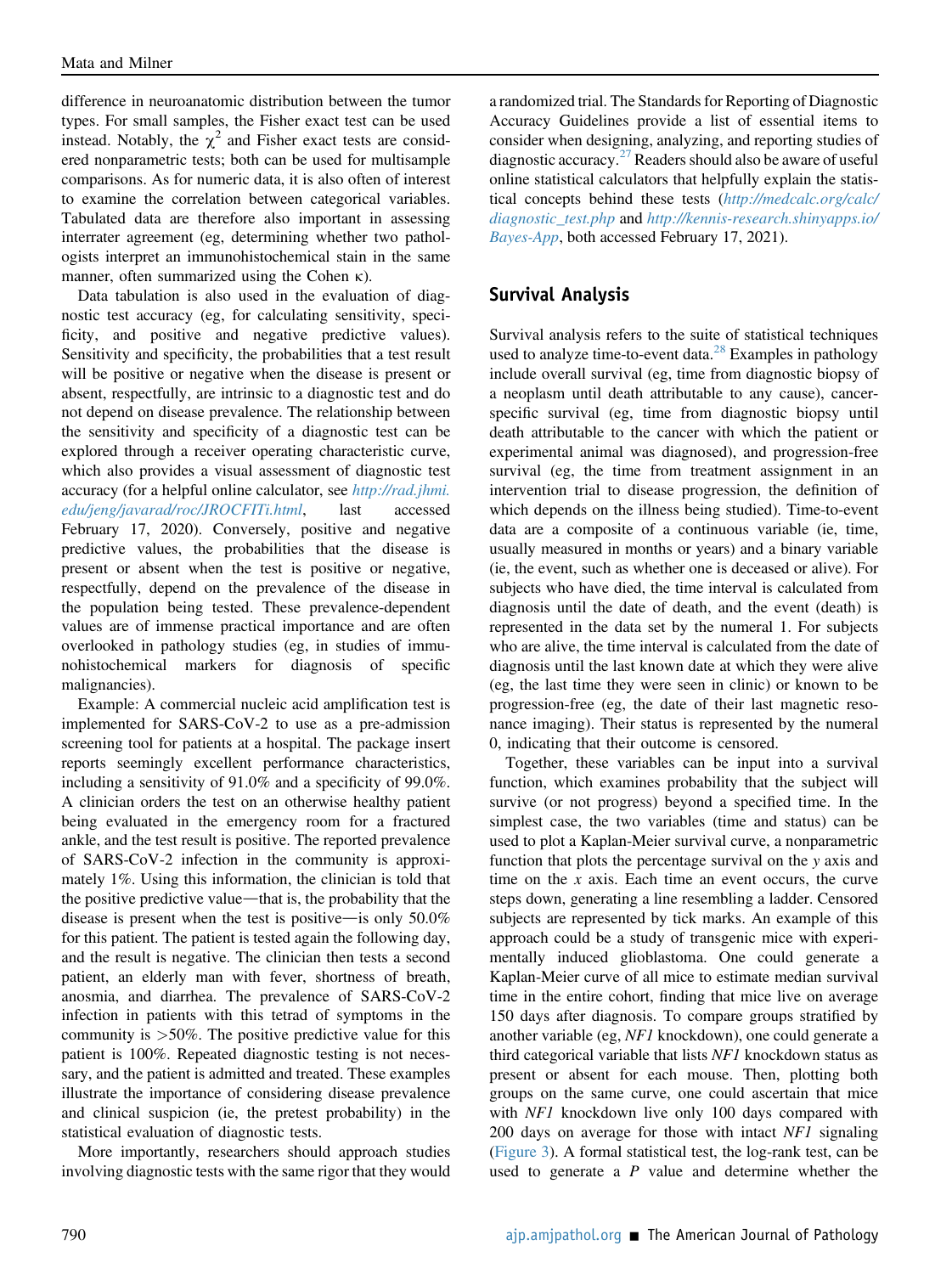difference is statistically significant. The clinical significance also involves one's judgment as a scientist or physician.

An extension of the Kaplan-Meier concept is the proportional hazards model, the most common of which is known as  $Cox$  proportional hazards regression.<sup>[29,](#page-9-28)[30](#page-9-29)</sup> The Cox model produces a hazard ratio, that is, the ratio of the hazard of the event (eg, death) according to whatever predictor variable one is interested in (eg, age, sex, or NF1) knockdown status). For example, one would expect a subject's hazard of death to increase with each 1-month increase in age (a continuous variable). The hazard of death might also increase with each 1-mm increase in radiologic tumor size at diagnosis. Or, being male rather than female (a binary categorical variable) might be associated with an increased hazard of death. In Cox regression, one uses the same outcome as in a Kaplan-Meier model (namely, a composite of time and status). In the case of univariate Cox regression of a binary predictor, one would reach the same conclusion as a Kaplan-Meier model. For example, one could use NF1 knockdown status (present versus absent) as a predictor and overall survival as an outcome, and the resulting magnitude of the hazard ratio and P value would be concordant with that from Kaplan-Meier analysis. A useful aspect of Cox regression, however, is that one can more easily perform a multivariable analysis and add potential confounders (eg, age, sex, mouse strain, or other pathologic or genetic variables) to the model, accounting for their effects on the association of interest.

Like linear and logistic regression, Cox proportional hazards regression makes certain assumptions about the distribution of input data that should be considered before building a model. Chief among these is the assumption of proportional hazards, that the ratio of the hazards for any

two study subjects is constant as time passes. For example, in a study of relapse-free survival in prostate cancer patients receiving a placebo pill or an investigational drug, if a patient receiving the placebo has a risk of relapse at an initial time point that is twice as high as that of another patient receiving the drug, and at all later times the risk of relapse remains twice as high, then the assumption of proportional hazards is met. Whether this assumption is met by a Cox model can be tested by examining the Schoenfeld residuals. However, in real life, the assumption of proportional hazards is rarely met in medical studies. When hazards are nonproportional, the predictor variable in the model interacts with time. For example, screening smokers with low-dose chest computed tomography scans may have an immediate effect on identifying occult lung nodules (leading to an elevated hazard ratio of developing lung cancer in the month after the scan) and have a delayed preventive effect (and thus lower hazard) of being diagnosed with lung cancer years down the road (because low-stage lung cancers detected by screening were surgically resected). More importantly, inferring more than the direction of an effect from a hazard ratio is conceptually difficult; therefore, researchers should always provide measures of survival differences to give additional context to studies involving time-to-event data.

#### Analysis of Genetic Data

With the advent of next-generation sequencing and high-resolution microarrays, an increasing number of experimental pathology studies are incorporating not only traditional clinical, histologic, and immunohistochemical measures, but also high-dimensional genetic

> Figure 3 Example Kaplan-Meier survival curve of mice with experimentally induced glioblastoma with and without NF1 knockdown. The dummy data used in this example were generated using a random sampling function in the statistical computing program R. The nonparametric log-rank test was used to assess for a difference between the two survival distributions.

<span id="page-7-0"></span>

Strata - NF1 Wild-Type - NF1 Knockdown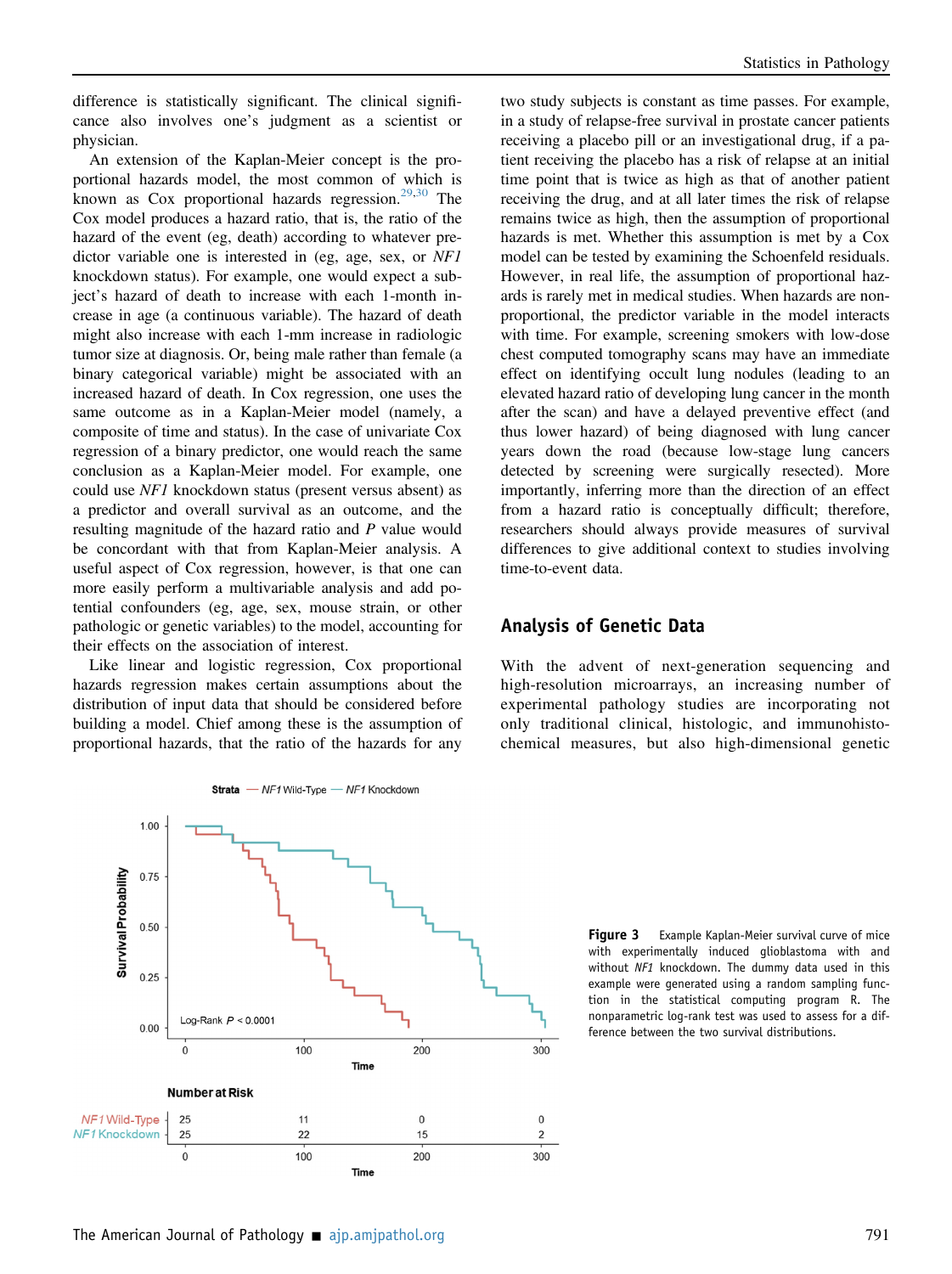and epigenetic data. For example, the Memorial Sloan Kettering Cancer Center Integrated Mutation Profiling of Actionable Cancer Targets next-generation DNA sequencing platform targets 468 genes and select introns to produce data on single-nucleotide variants, small insertions and deletions, copy number variations, and structural variants. $31$  Similar data can be gleaned from the Brigham and Women's Hospital OncoPanel assay,  $32$ the Foundation Medicine FoundationOneCDx assay, [33](#page-9-32) and the Tempus Labs  $xT$  assay.<sup>[34](#page-9-33)</sup> For diseases such as brain tumors and sarcomas, methylation analysis can provide important diagnostic information.[35](#page-9-34) For example, the Infinium MethylationEPIC assay provides MGMT promoter hypermethylation status as well as data on >850,000 CpG methylation sites across the genome.<sup>[36,](#page-9-35)[37](#page-9-36)</sup>

Although the magnitude of data produced by these technologies may sound daunting, it is important to remember that all the familiar tests described above can be applied to these data. For example, one could sequence 50 lung tumors to assess for the presence of an oncogenic EGFR alteration, which could be coded in binary (eg, present or absent). This variable could be combined with histologic diagnosis (eg, adenocarcinoma versus squamous cell carcinoma) in a  $2 \times 2$  table, from which one could calculate an odds ratio, a CI, and a Fisher exact test  $P$  value to determine the extent to which oncogenic EGFR alterations are more common in lung adenocarcinomas rather than squamous cell carcinomas. Or, the  $log<sub>2</sub>$  ratio (ie, the fold

<span id="page-8-0"></span>

change) between the prevalence of the genetic alteration in the adenocarcinoma compared with the squamous cell carcinoma group could be calculated. In a Foundation Medicine data set with 664 interrogated genes, this could be performed on a per-gene basis and plotted in a volcano plot, a special type of scatter plot that allows the viewer to visually determine which genetic alterations are enriched for in a particular group of patients ([Figure 4](#page-8-0)). When performing multiple hypothesis tests in a data set that experiences the small n, large p problem (ie, few cases but many potential predictor variables), correction for multiple testing, as by a Bonferroni correction or the Hochberg sequential procedure, is essential.[38](#page-10-0) Multiple online graphical user interface—based tools are available to simplify the analysis of genetic data, such as cBioPortal<sup>39</sup> and PathwayMapper.<sup>[40](#page-10-2)</sup>

#### Summary

The results of this survey of articles from The American Journal of Pathology indicate that there is room for improvement in statistical methods. Because experimental sample sizes in pathology studies are often small, tests for normality are essential, and nonparametric tests should be used to assess for potential differences between variables. Familiarity with a wider array of statistical techniques, including multisample comparisons, regression and correlation analysis, survival analysis, and high-dimensional genetic data analysis, can help experimental pathologists make

> Figure 4 Volcano plot of gene mutation frequencies in lung adenocarcinoma (LUAD) versus lung squamous cell carcinoma (LUSC). The y axis shows the  $-\log_{10}$  of the P value, whereas the x axis shows the  $log<sub>2</sub>$  of the ratio between the prevalence of the specified gene alteration in 55,644 cases of LUAD versus 13,297 cases of LUSC. The P-value cutoff is represented by the **horizontal** dashed line. The vertical dashed lines denote  $log<sub>2</sub>$  fold changes of  $-1.5$  and 1.5, respectively. The analysis confirms that cases of LUAD are relatively enriched for KRAS, EGFR, and STK11 mutations; NKX2.1, NFKBIA, and MET amplifications (amp); and ALK, RET, and ROS1 fusions. Conversely, cases of LUSC are relatively enriched for CDKN2A and PTEN inactivating mutations, FBXW7 mutations, FGF cluster and CD274 (PD-L1) amplifications, and FGFR3-TACC3 fusions, among other alterations. Because 664 hypothesis tests were performed, a Bonferroni correction was performed to determine the P-value cutoff: 0.05/  $664 = 0.0001$ . These real-world patient data are from the FoundationCore comprehensive genomic profiling database ([http://insights.](http://insights.foundationmedicine.com) [foundationmedicine.com](http://insights.foundationmedicine.com), last accessed February 17, 2021, registration required).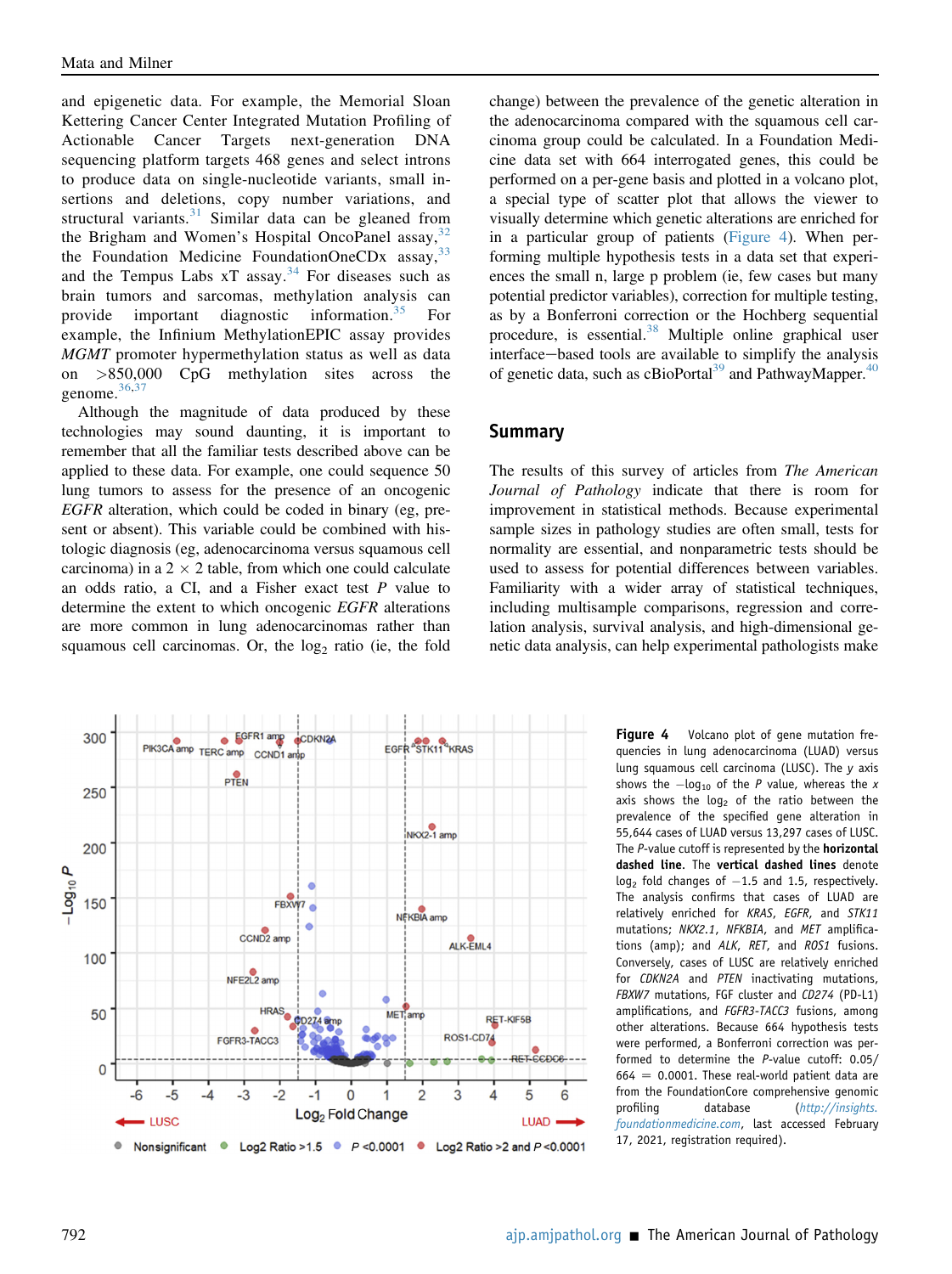the most of their studies to improve research findings and patient care.

#### <span id="page-9-0"></span>References

- 1. [Schmidt RL, Chute DJ, Colbert-Getz JM, Firpo-Betancourt A,](http://refhub.elsevier.com/S0002-9440(21)00076-6/sref1) [James DS, Karp JK, Miller DC, Milner DA, Smock KJ, Sutton AT,](http://refhub.elsevier.com/S0002-9440(21)00076-6/sref1) [Walker BS, White KL, Wilson AR, Wojcik EM, Yared MA,](http://refhub.elsevier.com/S0002-9440(21)00076-6/sref1) [Factor RE: Statistical literacy among academic pathologists: a survey](http://refhub.elsevier.com/S0002-9440(21)00076-6/sref1) [study to gauge knowledge of frequently used statistical tests among](http://refhub.elsevier.com/S0002-9440(21)00076-6/sref1) [trainees and faculty. Arch Pathol Lab Med 2017, 141:279](http://refhub.elsevier.com/S0002-9440(21)00076-6/sref1)-[287](http://refhub.elsevier.com/S0002-9440(21)00076-6/sref1)
- <span id="page-9-2"></span><span id="page-9-1"></span>2. [Altman DG: Statistical reviewing for medical journals. Stat Med](http://refhub.elsevier.com/S0002-9440(21)00076-6/sref2) [1998, 17:2661](http://refhub.elsevier.com/S0002-9440(21)00076-6/sref2)-[2674](http://refhub.elsevier.com/S0002-9440(21)00076-6/sref2)
- <span id="page-9-3"></span>3. [Goodman SN, Altman DG, George SL: Statistical reviewing policies](http://refhub.elsevier.com/S0002-9440(21)00076-6/sref3) [of medical journals: caveat lector? J Gen Intern Med 1998, 13:](http://refhub.elsevier.com/S0002-9440(21)00076-6/sref3)  $753 - 756$  $753 - 756$  $753 - 756$
- <span id="page-9-4"></span>4. [Arnold LD, Braganza M, Salih R, Colditz GA: Statistical trends in the](http://refhub.elsevier.com/S0002-9440(21)00076-6/sref4) [Journal of the American Medical Association and implications for](http://refhub.elsevier.com/S0002-9440(21)00076-6/sref4) [training across the continuum of medical education. PLoS One 2013,](http://refhub.elsevier.com/S0002-9440(21)00076-6/sref4) [8:e77301](http://refhub.elsevier.com/S0002-9440(21)00076-6/sref4)
- <span id="page-9-5"></span>5. [Milner DA, Meserve EEK, Soong TR, Mata DA: Statistics for Pa](http://refhub.elsevier.com/S0002-9440(21)00076-6/sref5)[thologists. ed 1. New York, NY, Demos Medical Publishing, 2016](http://refhub.elsevier.com/S0002-9440(21)00076-6/sref5)
- <span id="page-9-6"></span>6. [Hulley SB, Cummings SR, Browner WS, Grady DG, Newman TB:](http://refhub.elsevier.com/S0002-9440(21)00076-6/sref6) [Designing Clinical Research. ed 4. Philadelphia, PA, LWW, 2013](http://refhub.elsevier.com/S0002-9440(21)00076-6/sref6)
- <span id="page-9-7"></span>7. [Altman DG, Simera I: A history of the evolution of guidelines for](http://refhub.elsevier.com/S0002-9440(21)00076-6/sref7) [reporting medical research: the long road to the EQUATOR Network.](http://refhub.elsevier.com/S0002-9440(21)00076-6/sref7) [J R Soc Med 2016, 109:67](http://refhub.elsevier.com/S0002-9440(21)00076-6/sref7)-[77](http://refhub.elsevier.com/S0002-9440(21)00076-6/sref7)
- 8. [Chan A-W, Tetzlaff JM, Altman DG, Laupacis A, Gøtzsche PC,](http://refhub.elsevier.com/S0002-9440(21)00076-6/sref8) [Krle](http://refhub.elsevier.com/S0002-9440(21)00076-6/sref8)z[a-Jeri](http://refhub.elsevier.com/S0002-9440(21)00076-6/sref8)c [K, Hróbjartsson A, Mann H, Dickersin K, Berlin JA,](http://refhub.elsevier.com/S0002-9440(21)00076-6/sref8) [Doré CJ, Parulekar WR, Summerskill WSM, Groves T, Schulz KF,](http://refhub.elsevier.com/S0002-9440(21)00076-6/sref8) [Sox HC, Rockhold FW, Rennie D, Moher D: SPIRIT 2013 statement:](http://refhub.elsevier.com/S0002-9440(21)00076-6/sref8) defi[ning standard protocol items for clinical trials. Ann Intern Med](http://refhub.elsevier.com/S0002-9440(21)00076-6/sref8) [2013, 158:200](http://refhub.elsevier.com/S0002-9440(21)00076-6/sref8)-[207](http://refhub.elsevier.com/S0002-9440(21)00076-6/sref8)
- <span id="page-9-9"></span><span id="page-9-8"></span>9. [Kilkenny C, Browne WJ, Cuthill IC, Emerson M, Altman DG:](http://refhub.elsevier.com/S0002-9440(21)00076-6/sref9) [Improving bioscience research reporting: the ARRIVE guidelines for](http://refhub.elsevier.com/S0002-9440(21)00076-6/sref9) [reporting animal research. PLoS Biol 2010, 8:e1000412](http://refhub.elsevier.com/S0002-9440(21)00076-6/sref9)
- <span id="page-9-10"></span>10. [Gagnier JJ, Kienle G, Altman DG, Moher D, Sox H, Riley D; CARE](http://refhub.elsevier.com/S0002-9440(21)00076-6/sref10) [Group: The CARE guidelines: consensus-based clinical case report](http://refhub.elsevier.com/S0002-9440(21)00076-6/sref10) [guideline development. J Clin Epidemiol 2014, 67:46](http://refhub.elsevier.com/S0002-9440(21)00076-6/sref10)-[51](http://refhub.elsevier.com/S0002-9440(21)00076-6/sref10)
- 11. [von Elm E, Altman DG, Egger M, Pocock SJ, Gøtzsche PC,](http://refhub.elsevier.com/S0002-9440(21)00076-6/sref11) [Vandenbroucke JP; STROBE Initiative: The Strengthening the](http://refhub.elsevier.com/S0002-9440(21)00076-6/sref11) [Reporting of Observational Studies in Epidemiology \(STROBE\)](http://refhub.elsevier.com/S0002-9440(21)00076-6/sref11) [statement: guidelines for reporting observational studies. Lancet](http://refhub.elsevier.com/S0002-9440(21)00076-6/sref11) [2007, 370:1453](http://refhub.elsevier.com/S0002-9440(21)00076-6/sref11)-[1457](http://refhub.elsevier.com/S0002-9440(21)00076-6/sref11)
- <span id="page-9-12"></span><span id="page-9-11"></span>12. [Schulz KF, Altman DG, Moher D; CONSORT Group: CONSORT](http://refhub.elsevier.com/S0002-9440(21)00076-6/sref12) [2010 Statement: updated guidelines for reporting parallel group](http://refhub.elsevier.com/S0002-9440(21)00076-6/sref12) [randomised trials. Trials 2010, 11:32](http://refhub.elsevier.com/S0002-9440(21)00076-6/sref12)
- <span id="page-9-13"></span>13. [Porta M: A Dictionary of Epidemiology. ed 6. Oxford, Oxford Uni](http://refhub.elsevier.com/S0002-9440(21)00076-6/sref13)[versity Press, 2014](http://refhub.elsevier.com/S0002-9440(21)00076-6/sref13)
- <span id="page-9-14"></span>14. [Feng C, Wang H, Lu N, Tu XM: Log transformation: application and](http://refhub.elsevier.com/S0002-9440(21)00076-6/sref14) [interpretation in biomedical research. Stat Med 2013, 32:230](http://refhub.elsevier.com/S0002-9440(21)00076-6/sref14)-[239](http://refhub.elsevier.com/S0002-9440(21)00076-6/sref14)
- <span id="page-9-15"></span>15. [Mishra P, Pandey CM, Singh U, Gupta A, Sahu C, Keshri A:](http://refhub.elsevier.com/S0002-9440(21)00076-6/sref15) [Descriptive statistics and normality tests for statistical data. Ann Card](http://refhub.elsevier.com/S0002-9440(21)00076-6/sref15) [Anaesth 2019, 22:67](http://refhub.elsevier.com/S0002-9440(21)00076-6/sref15)-[72](http://refhub.elsevier.com/S0002-9440(21)00076-6/sref15)
- <span id="page-9-16"></span>16. [Geisser S, Johnson WM: Modes of Parametric Statistical Inference.](http://refhub.elsevier.com/S0002-9440(21)00076-6/sref16) [ed 1. Hoboken, NJ, Wiley-Interscience, 2006](http://refhub.elsevier.com/S0002-9440(21)00076-6/sref16)
- <span id="page-9-17"></span>17. [Tukey J: Comparing individual means in the analysis of variance.](http://refhub.elsevier.com/S0002-9440(21)00076-6/sref17) [Biometrics 1949, 5:99](http://refhub.elsevier.com/S0002-9440(21)00076-6/sref17)-[114](http://refhub.elsevier.com/S0002-9440(21)00076-6/sref17)
- <span id="page-9-18"></span>18. [Altman DG, Bland JM: Parametric v non-parametric methods for data](http://refhub.elsevier.com/S0002-9440(21)00076-6/sref18) [analysis. BMJ 2009, 338:a3167](http://refhub.elsevier.com/S0002-9440(21)00076-6/sref18)
- <span id="page-9-19"></span>19. [Lachin JM: Nonparametric statistical analysis. JAMA 2020, 323:](http://refhub.elsevier.com/S0002-9440(21)00076-6/sref19)  $2080 - 2081$  $2080 - 2081$  $2080 - 2081$
- 20. [Tolles J, Meurer WJ: Logistic regression: relating patient character](http://refhub.elsevier.com/S0002-9440(21)00076-6/sref20)istics to outcomes. JAMA  $2016$ ,  $316:533-534$  $316:533-534$
- <span id="page-9-20"></span>21. [Norton EC, Dowd BE, Maciejewski ML: Odds ratios](http://refhub.elsevier.com/S0002-9440(21)00076-6/sref21)-[current best](http://refhub.elsevier.com/S0002-9440(21)00076-6/sref21) practice and use. JAMA 2018,  $320:84-85$  $320:84-85$
- <span id="page-9-21"></span>22. [Harrell FE, Lee KL, Mark DB: Multivariable prognostic models: is](http://refhub.elsevier.com/S0002-9440(21)00076-6/sref22)[sues in developing models, evaluating assumptions and adequacy,](http://refhub.elsevier.com/S0002-9440(21)00076-6/sref22) and measuring and reducing errors. Stat Med  $1996$ ,  $15:361-387$  $15:361-387$
- <span id="page-9-22"></span>23. [Vittinghoff E, McCulloch CE: Relaxing the rule of ten events per](http://refhub.elsevier.com/S0002-9440(21)00076-6/sref23) [variable in logistic and Cox regression. Am J Epidemiol 2007, 165:](http://refhub.elsevier.com/S0002-9440(21)00076-6/sref23)  $710 - 718$  $710 - 718$  $710 - 718$
- <span id="page-9-23"></span>24. [Livingston E, Cao J, Dimick JB: Tread carefully with stepwise](http://refhub.elsevier.com/S0002-9440(21)00076-6/sref24) [regression. Arch Surg 2010, 145:1039](http://refhub.elsevier.com/S0002-9440(21)00076-6/sref24)-[1040](http://refhub.elsevier.com/S0002-9440(21)00076-6/sref24)
- <span id="page-9-24"></span>25. [Rodgers JL, Nicewander WA: Thirteen ways to look at the correlation](http://refhub.elsevier.com/S0002-9440(21)00076-6/sref25) coeffi[cient: In: The American Statistician, 42. Taylor & Francis,](http://refhub.elsevier.com/S0002-9440(21)00076-6/sref25) [1988. pp. 59](http://refhub.elsevier.com/S0002-9440(21)00076-6/sref25)-[66](http://refhub.elsevier.com/S0002-9440(21)00076-6/sref25)
- <span id="page-9-25"></span>26. [Asuero AG, Sayago A, González AG: The correlation coef](http://refhub.elsevier.com/S0002-9440(21)00076-6/sref26)ficient: an [overview: In: Critical Reviews in Analytical Chemistry, 36. Milon](http://refhub.elsevier.com/S0002-9440(21)00076-6/sref26) [Park, Oxfordshire, UK: Taylor & Francis, 2006. pp. 41](http://refhub.elsevier.com/S0002-9440(21)00076-6/sref26)-[59](http://refhub.elsevier.com/S0002-9440(21)00076-6/sref26)
- <span id="page-9-26"></span>27. [Bossuyt PM, Reitsma JB, Bruns DE, Gatsonis CA, Glasziou PP,](http://refhub.elsevier.com/S0002-9440(21)00076-6/sref27) [Irwig L, Lijmer JG, Moher D, Rennie D, de Vet HCW, Kressel HY,](http://refhub.elsevier.com/S0002-9440(21)00076-6/sref27) [Rifai N, Golub RM, Altman DG, Hooft L, Korevaar DA, Cohen JF;](http://refhub.elsevier.com/S0002-9440(21)00076-6/sref27) [STARD Group: STARD 2015: an updated list of essential items for](http://refhub.elsevier.com/S0002-9440(21)00076-6/sref27) [reporting diagnostic accuracy studies. BMJ 2015, 351:h5527](http://refhub.elsevier.com/S0002-9440(21)00076-6/sref27)
- <span id="page-9-27"></span>28. [Tolles J, Lewis RJ: Time-to-event analysis. JAMA 2016, 315:](http://refhub.elsevier.com/S0002-9440(21)00076-6/sref28)  $1046 - 1047$  $1046 - 1047$  $1046 - 1047$
- <span id="page-9-28"></span>29. [Stensrud MJ, Hernán MA: Why test for proportional hazards? JAMA](http://refhub.elsevier.com/S0002-9440(21)00076-6/sref29)  $2020, 323:1401 - 1402$  $2020, 323:1401 - 1402$  $2020, 323:1401 - 1402$
- <span id="page-9-29"></span>30. [Cox DR: Regression models and life-tables. J R Stat Soc Ser B](http://refhub.elsevier.com/S0002-9440(21)00076-6/sref30) [\(Methodological\) 1972, 34:187](http://refhub.elsevier.com/S0002-9440(21)00076-6/sref30)-[220](http://refhub.elsevier.com/S0002-9440(21)00076-6/sref30)
- <span id="page-9-30"></span>31. [Cheng DT, Mitchell TN, Zehir A, Shah RH, Benayed R, Syed A,](http://refhub.elsevier.com/S0002-9440(21)00076-6/sref31) [Chandramohan R, Liu ZY, Won HH, Scott SN, Brannon AR,](http://refhub.elsevier.com/S0002-9440(21)00076-6/sref31) O'[Reilly C, Sadowska J, Casanova J, Yannes A, Hechtman JF, Yao J,](http://refhub.elsevier.com/S0002-9440(21)00076-6/sref31) [Song W, Ross DS, Oultache A, Dogan S, Borsu L, Hameed M,](http://refhub.elsevier.com/S0002-9440(21)00076-6/sref31) [Nafa K, Arcila ME, Ladanyi M, Berger MF: Memorial Sloan](http://refhub.elsevier.com/S0002-9440(21)00076-6/sref31) Kettering-Integrated Mutation Profi[ling of Actionable Cancer Targets](http://refhub.elsevier.com/S0002-9440(21)00076-6/sref31) [\(MSK-IMPACT\): a hybridization capture-based next-generation](http://refhub.elsevier.com/S0002-9440(21)00076-6/sref31) [sequencing clinical assay for solid tumor molecular oncology. J Mol](http://refhub.elsevier.com/S0002-9440(21)00076-6/sref31) [Diagn 2015, 17:251](http://refhub.elsevier.com/S0002-9440(21)00076-6/sref31)-[264](http://refhub.elsevier.com/S0002-9440(21)00076-6/sref31)
- <span id="page-9-31"></span>32. [Garcia EP, Minkovsky A, Jia Y, Ducar MD, Shivdasani P, Gong X,](http://refhub.elsevier.com/S0002-9440(21)00076-6/sref32) [Ligon AH, Sholl LM, Kuo FC, MacConaill LE, Lindeman NI,](http://refhub.elsevier.com/S0002-9440(21)00076-6/sref32) [Dong F: Validation of OncoPanel: a targeted next-generation](http://refhub.elsevier.com/S0002-9440(21)00076-6/sref32) [sequencing assay for the detection of somatic variants in cancer.](http://refhub.elsevier.com/S0002-9440(21)00076-6/sref32) [Arch Pathol Lab Med 2017, 141:751](http://refhub.elsevier.com/S0002-9440(21)00076-6/sref32)-[758](http://refhub.elsevier.com/S0002-9440(21)00076-6/sref32)
- <span id="page-9-32"></span>33. [Frampton GM, Fichtenholtz A, Otto GA, Wang K, Downing SR,](http://refhub.elsevier.com/S0002-9440(21)00076-6/sref33) [He J, et al: Development and validation of a clinical cancer genomic](http://refhub.elsevier.com/S0002-9440(21)00076-6/sref33) profi[ling test based on massively parallel DNA sequencing. Nat](http://refhub.elsevier.com/S0002-9440(21)00076-6/sref33) [Biotechnol 2013, 31:1023](http://refhub.elsevier.com/S0002-9440(21)00076-6/sref33)-[1031](http://refhub.elsevier.com/S0002-9440(21)00076-6/sref33)
- <span id="page-9-33"></span>34. [Beaubier N, Bontrager M, Huether R, Igartua C, Lau D, Tell R,](http://refhub.elsevier.com/S0002-9440(21)00076-6/sref34) [Bobe AM, Bush S, Chang AL, Hoskinson DC, Khan AA,](http://refhub.elsevier.com/S0002-9440(21)00076-6/sref34) [Kudalkar E, Leibowitz BD, Lozachmeur A, Michuda J, Parsons J,](http://refhub.elsevier.com/S0002-9440(21)00076-6/sref34) [Perera JF, Salahudeen A, Shah KP, Taxter T, Zhu W, White KP:](http://refhub.elsevier.com/S0002-9440(21)00076-6/sref34) Integrated genomic profi[ling expands clinical options for patients](http://refhub.elsevier.com/S0002-9440(21)00076-6/sref34) with cancer. Nat Biotechnol 2019,  $37:1351-1360$  $37:1351-1360$
- <span id="page-9-34"></span>35. [Mata DA, Benhamida JK, Lin AL, Vanderbilt CM, Yang S-R,](http://refhub.elsevier.com/S0002-9440(21)00076-6/sref35) [Villafania LB, Ferguson DC, Jonsson P, Miller AM, Tabar V,](http://refhub.elsevier.com/S0002-9440(21)00076-6/sref35) [Brennan CW, Moss NS, Sill M, Benayed R, Mellinghoff IK,](http://refhub.elsevier.com/S0002-9440(21)00076-6/sref35) [Rosenblum MK, Arcila ME, Ladanyi M, Bale TA: Genetic and](http://refhub.elsevier.com/S0002-9440(21)00076-6/sref35) [epigenetic landscape of IDH-wildtype glioblastomas with FGFR3-](http://refhub.elsevier.com/S0002-9440(21)00076-6/sref35) [TACC3 fusions. Acta Neuropathol Commun 2020, 8:186](http://refhub.elsevier.com/S0002-9440(21)00076-6/sref35)
- <span id="page-9-35"></span>36. [Bady P, Sciuscio D, Diserens A-C, Bloch J, van den Bent MJ,](http://refhub.elsevier.com/S0002-9440(21)00076-6/sref36) [Marosi C, Dietrich P-Y, Weller M, Mariani L, Heppner FL,](http://refhub.elsevier.com/S0002-9440(21)00076-6/sref36) [Mcdonald DR, Lacombe D, Stupp R, Delorenzi M, Hegi ME: MGMT](http://refhub.elsevier.com/S0002-9440(21)00076-6/sref36) [methylation analysis of glioblastoma on the In](http://refhub.elsevier.com/S0002-9440(21)00076-6/sref36)finium methylation BeadChip identifi[es two distinct CpG regions associated with gene](http://refhub.elsevier.com/S0002-9440(21)00076-6/sref36) [silencing and outcome, yielding a prediction model for comparisons](http://refhub.elsevier.com/S0002-9440(21)00076-6/sref36) [across datasets, tumor grades, and CIMP-status. Acta Neuropathol](http://refhub.elsevier.com/S0002-9440(21)00076-6/sref36) [2012, 124:547](http://refhub.elsevier.com/S0002-9440(21)00076-6/sref36)-[560](http://refhub.elsevier.com/S0002-9440(21)00076-6/sref36)
- <span id="page-9-36"></span>37. [Benhamida JK, Hechtman JF, Nafa K, Villafania L, Sadowska J,](http://refhub.elsevier.com/S0002-9440(21)00076-6/sref37) [Wang J, Wong D, Zehir A, Zhang L, Bale T, Arcila ME, Ladanyi M:](http://refhub.elsevier.com/S0002-9440(21)00076-6/sref37)